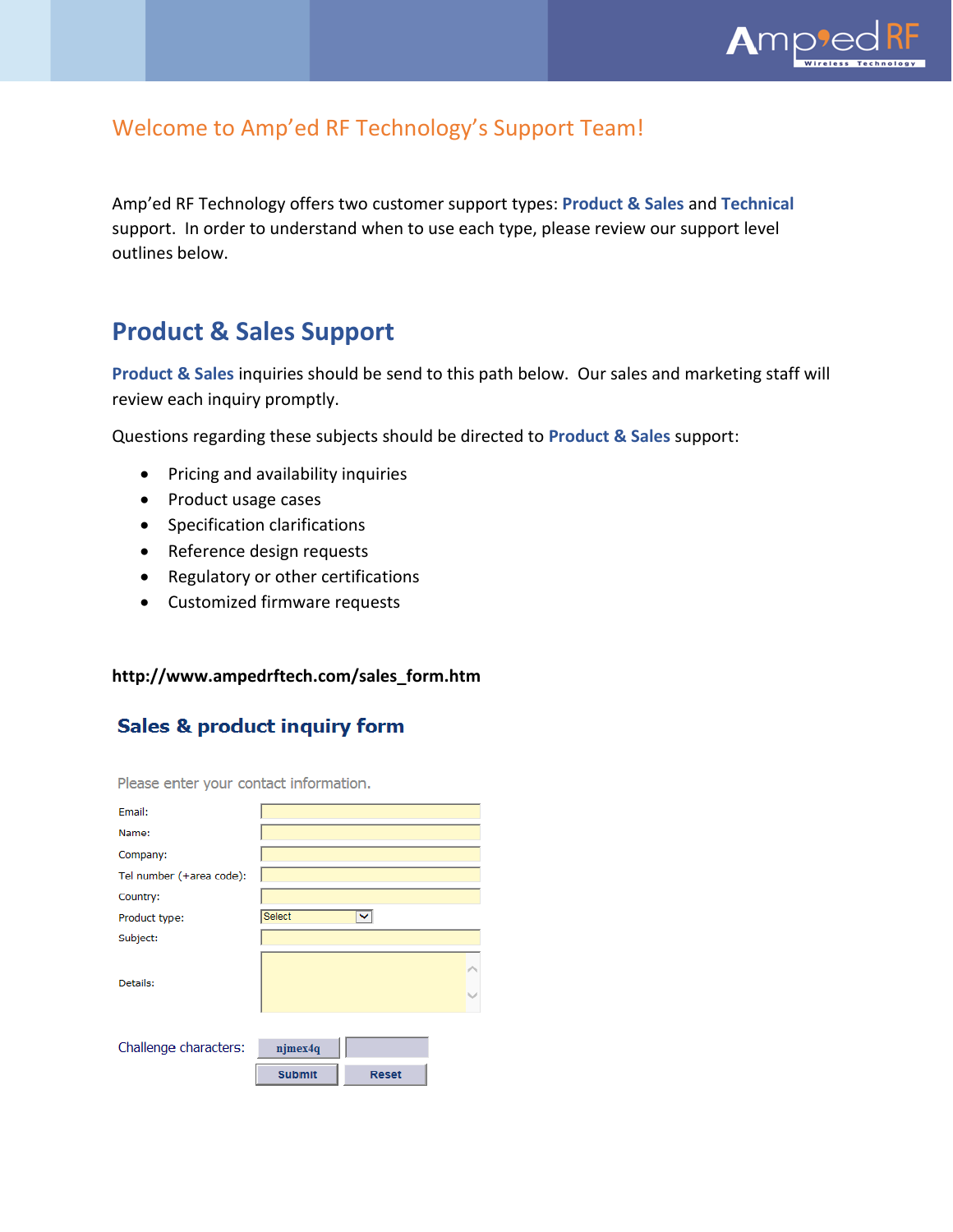

# **Technical Support**

/support\_form.html

Amp'ed RF Technology utilizes a powerful ticket tracking database from ZenDesk. Each issue is assigned a ticket tracking number, and issued status updates as our support agents investigate inquiries.

Please note that the follow information is very important to include in a support request:

- The FULL configuration listing from the exact usage/test case
- Accurate steps for us to reproduce the issue
- Use our standard tools to reproduce an issue: USB evaluation dongles, mobile reference applications, and our PC evaluation software

A **Technical** inquiry is one that has a scenario which can be resolved from a technical analysis. There should be a question or problem, for which our support agents and engineering staff can answer. More general inquires about products, should be sent at the **Product & Sales** inquiry level. Some example of Technical subjects are:

- Connection problem
- Usage case where higher speed or lower power is desired
- Problem sending command to the device
- Feature is not working properly